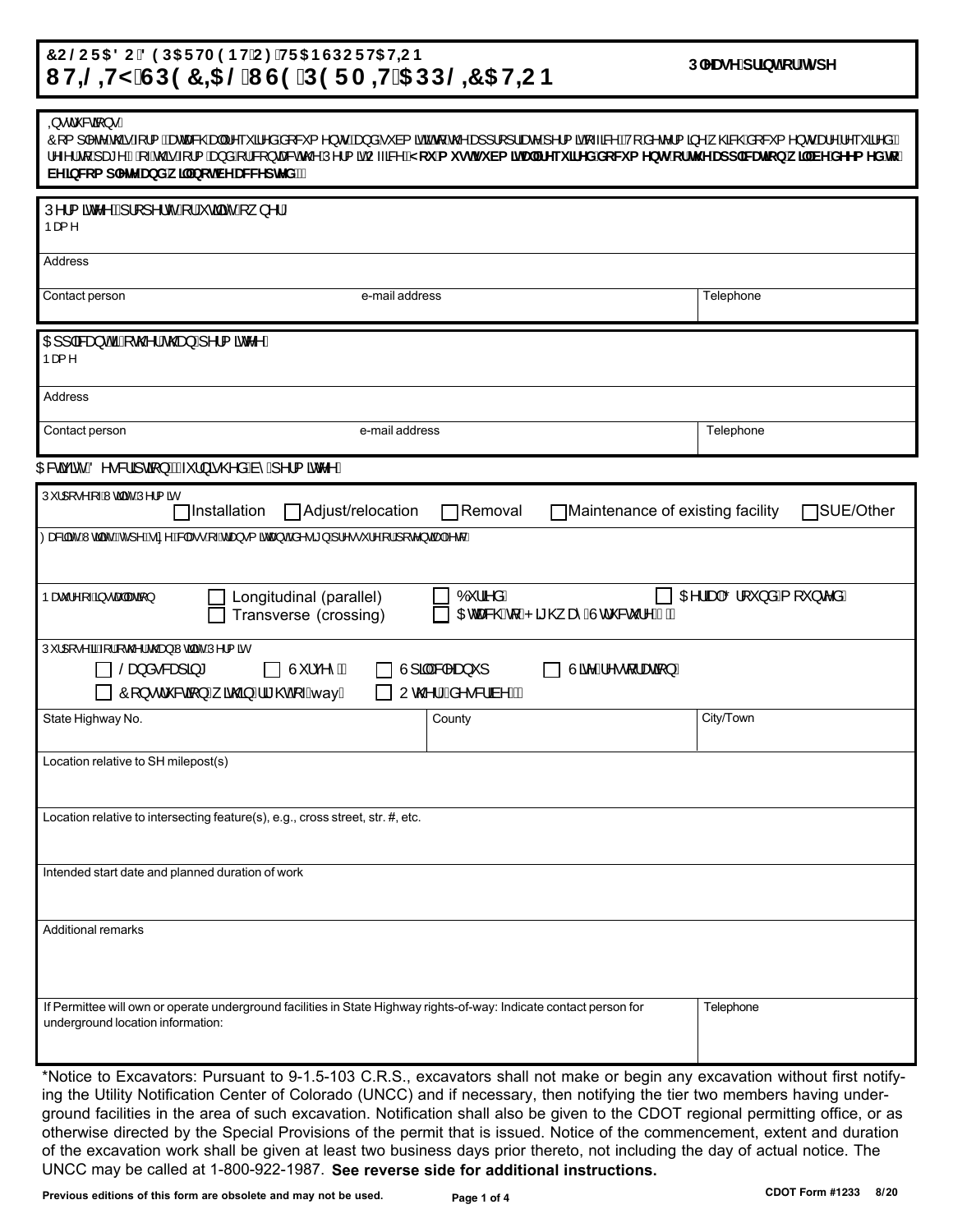Submit required application documentation**:**

- **1. LETTER OF REQUEST** (on letterhead of City or Utility Company) as necessary to:
	- a. document that the owner concurs in the application, if the applicant is other than the permittee; and/or
	- b. more fully describe the nature of the proposed work, status of required clearances (see item 5 below), etc.

#### **2. PLAN AND PROFILE** clearly showing the following:

- a. Distance of the proposed work or utility from right-of-way (ROW) line,
- b. Provide profile cross section showing existing utilities,
- c. Distance from S.H. mile post and intersecting streets,
- d. \*Distance line will be within ROW, or if it crosses ROW,
- e. \*Facility type: (Water, Gas, Phone, Power, Fiber optic cable, Oil, etc.),
- f. \*Nature of installation (buried, overhead, or attached to a highway structure). If attached to a highway structure, submit a separate drawing, indicating the structure number,
- and showing attachment details. \* If application for Utility permit only

**3. TRAFFIC CONTROL PLAN** (required on all operations) that conforms to the "Manual of Uniform Traffic Control Devices for Streets and Highways" (Part VI).

### **4. INSURANCE REQUIREMENTS:**

The Permittee shall obtain and maintain insurance at all times during the performance of work authorized by this Permit, in the kinds and amounts specified in the attached document "Insurance Requirements for CDOT Utility and Special Use Permits". The Permittee shall require any Contractor working for them within the State Highway Right of Way to obtain like coverage. Certificates of insurance shall name the Colorado Department of Transportation and Concessionaire, if Applicable, as additional insured party.

### **5. ENVIRONMENTAL CLEARANCES:**

It is the applicant's responsibility to contact appropriate agencies and obtain all environmental clearances that apply to their activities. Such clearances may include Corps of Engineers 404 Permits or Colorado Discharge Permit System permits, or ecological, archeological, historical or cultural resource clearances. The CDOT Environmental Clearances Information Summary presents contact information for agencies administering certain clearances, information about prohibited discharges, and may be obtained from Regional CDOT Utility/Special Use Permit offices or accessed via the CDOT Planning/Construction-Environmental-Guidance webpage http:/www.codot.gov/programs/environmental/resources/ guidance-standards/

The letter of request for a Utility or Special Use Permit must include a discussion of the status (e.g. application submitted, permit received, etc) of any clearances that apply to the applicants activities. Utility or Special Use Permits conditionally require compliance with all applicable regulations - including environmental regulations, and all clearances identified in the applicant's letter of request must be obtained prior to commencing work.

Return completed application plus all required enclosures to Colorado Department of Transportation, Attn: Utility Permit Office, at one of the following addresses as appropriate to this permit:

- Region 1: 2829 West Howard Place, 2nd Floor Region 2: 5615 Wills Boulevard Denver, CO 80204 303-512-4272 jacquelyn.jobe@state.co.us
- Region 3: 222 South 6th Street, Room 100 Region 4: 10601 West 10th Street Grand Junction, CO 81501 970-683-6271 joel.berschauer@state.co.us
- Region 5: 3803 N Main Avenue, Suite 300 Durango, CO 81301 970-385-8360 randee.reider@state.co.us
- Pueblo, CO 81008 719-546-5758 todd.ausbun@state.co.us
- Greeley, CO 80634 970-350-2163 timothy.bilobran@state.co.us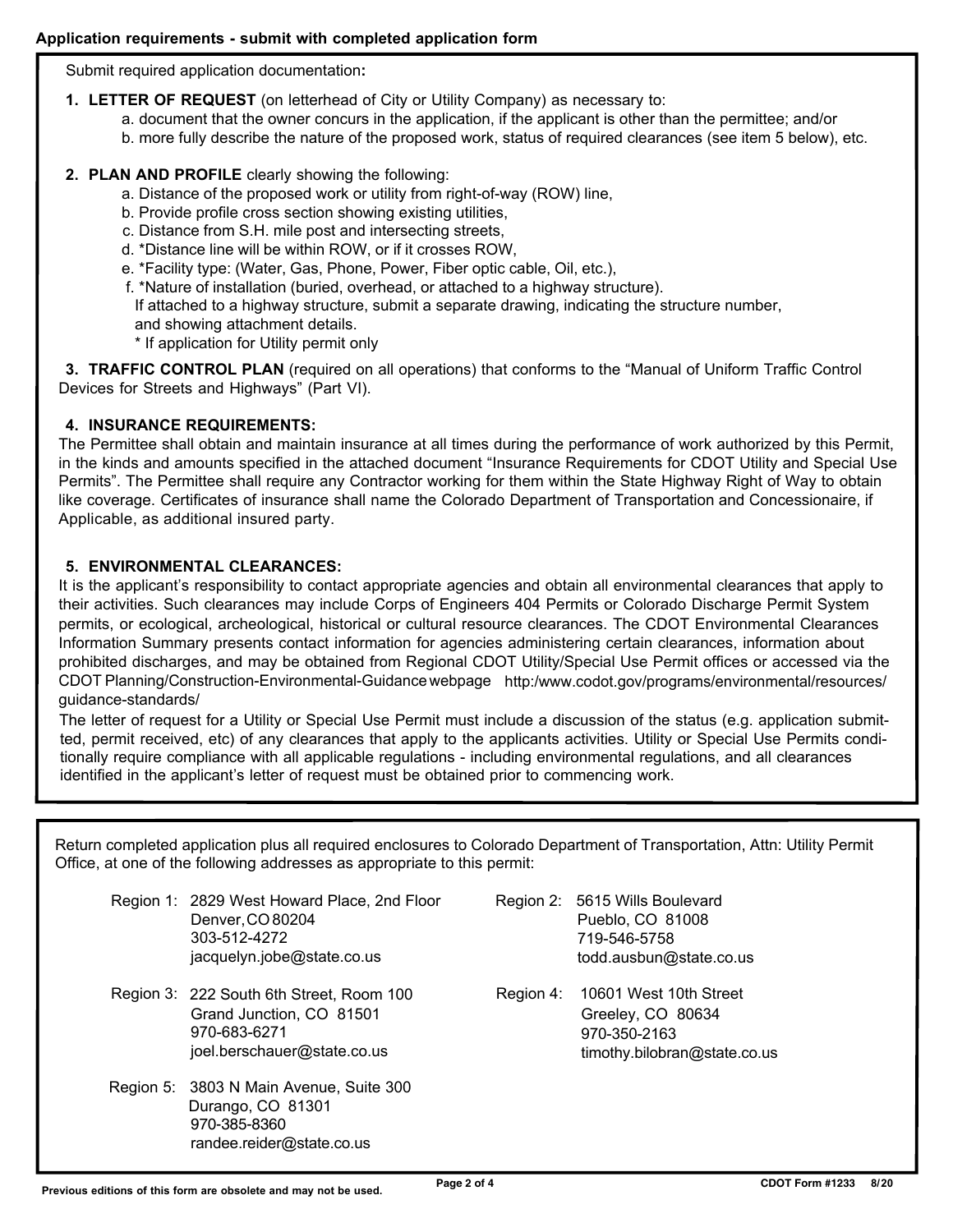# **COLORADO DEPARTMENT OF TRANSPORTATION INSURANCE REQUIREMENTS FOR CDOT UTILITY AND SPECIAL USE PERMITS**

- A. The Permittee shall obtain and maintain insurance at all times during the performance of work authorized by the Permit, in the following kinds and amounts. The Permittee shall require any Contractor working for them within the State Highway Right of Way to obtain like coverage. The Permittee shall also require any Contractor or Consultant performing work described in sub-paragraph 4) below, to obtain Professional Liability Insurance.
	- 1) Workers' Compensation Insurance as required by state statute and Employer's Liability Insurance covering all employees acting within the course and scope of their employment and work on the activities authorized by the Permit.
	- 2) Commercial General Liability Insurance written on ISO occurrence form CG 00 01 10/93 or equivalent, covering premises operations, fire damage, independent Consultants, products and completed operations, blanket contractual liability, personal injury and advertising liability with minimum limits as follows:
		- a. \$1,000,000 each occurrence;
		- b. \$2,000,000 general aggregate;
		- c. \$2,000,000 products and completed operations aggregate; and
		- d. \$50,000 any one fire.
		- e. For any permanent Permittee-owned installations located within the State Highway Right of Way, highway repairs, or site restoration, Completed Operations coverage shall be provided for a minimum period of one year following final acceptance of work.

If any aggregate limit is reduced below \$1,000,000 because of claims made or paid, the Permittee, or as applicable - their Contractor shall immediately obtain additional insurance to restore the full aggregate limit and furnish to CDOT a certificate or other document satisfactory to CDOT showing compliance with this provision.

- 3) Automobile Liability Insurance covering any auto (including owned, hired and non-owned autos) with a minimum limit as follows: \$1,000,000 each accident combined single limit.
- 4) For any: a) engineering design; b) construction inspection; or, c) traffic control plans approved by a Traffic Control Supervisor; done in association with the operations or installations authorized by the permit, Professional Liability Insurance with minimum limits of liability of not less than \$1,000,000 Each Claim and \$1,000,000 Annual Aggregate. If the policy is written on a Claims Made Form, the Permittee, or, as applicable – their Consultant or Contractor, shall renew and maintain Professional Liability Insurance for a minimum of two years following final acceptance of the work, or provide a project specific Policy with a two year extended reporting provision.
- 5) Pollution Legal Liability Insurance with minimum limits of liability of \$1,000,000 Each Claim and \$1,000,000 Annual Aggregate. CDOT shall be named as an additional insured to the Pollution Legal Liability policy. If the Policy is a component of the Professional Liability Policy, the Additional Insured requirement is waived, and the Policy shall be written on a Claims Made Form, with an extended reporting period of at least two year following final acceptance of the work.
- 6) Umbrella or Excess Liability Insurance with minimum limits of \$1,000,000. This policy shall become primary (drop down) in the event the primary Liability Policy limits are impaired or exhausted. The Policy shall be written on an Occurrence form and shall be following form of the primary. The following form Excess Liability shall include CDOT and Concessionaire, if applicable as an additional insured.